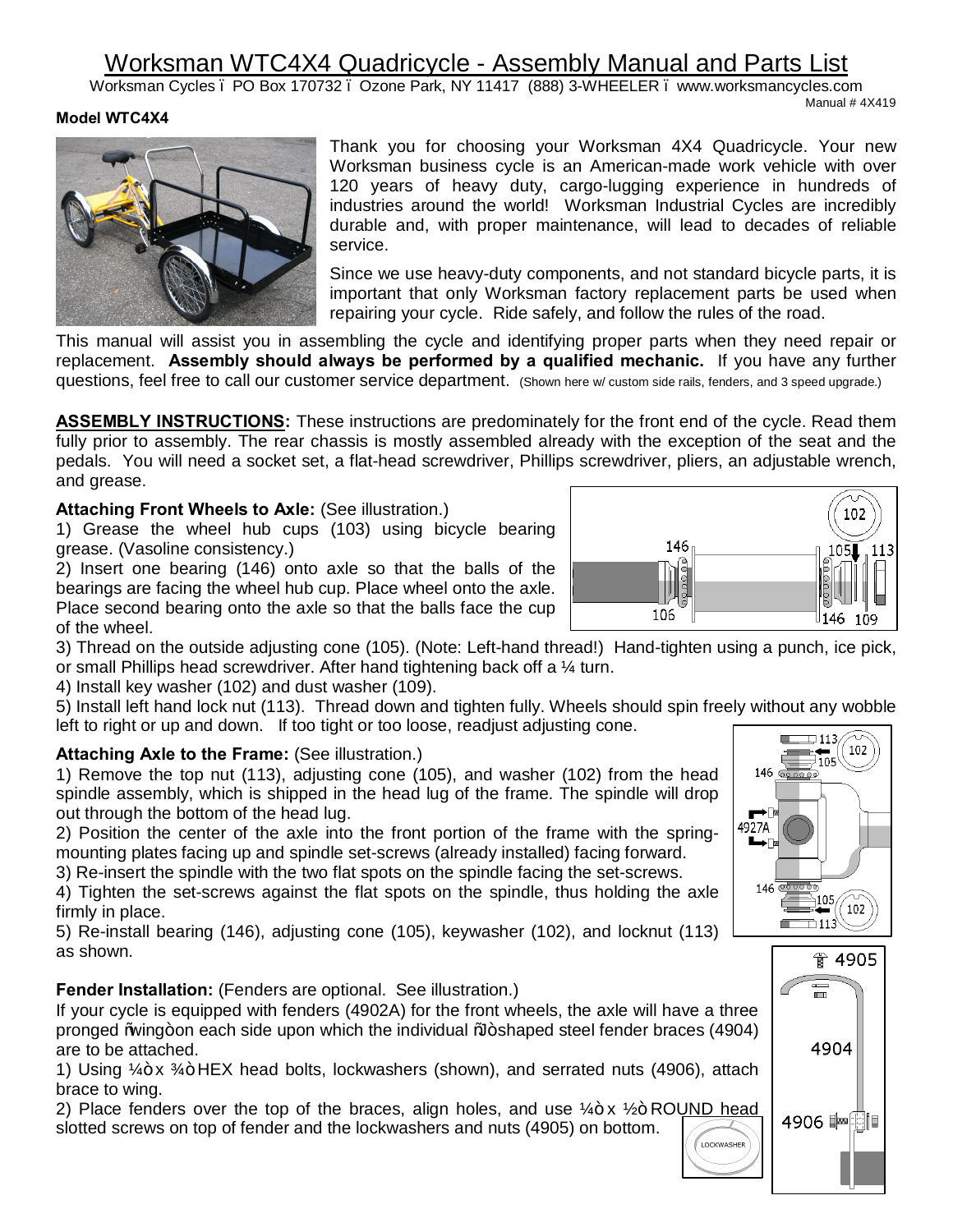## **Mounting Leaf Springs to Axle:**



1) Position one short 4+ spring spacer (4921LS) on the axle plate.

2) Place the 4921LL (9+) and 4921L (17+) spring spacers on top of the short 4+ spacer.

3) Place the leaf spring with the curve facing UP on top of the spacers, centering it on the axle.

4) Using both of the  $\frac{0}{4}$ +bolts provided, clamp the spring and spacers through the axle plate and tighten. Be sure to put a lockwasher between the flat washer and the serrated hex nut.

5) Repeat for other side of axle.

# **Attaching Platform or Cabinet to Leaf Springs:**

NOTE: *Make sure handlebar mount holes on platform or cabinet are facing the rear of the cycle.* Platform

1) Place platform onto springs, lining up the holes in the platform with the holes in the open springs.

2) Insert FLATHEAD elevator bolts through the platform and tighten using the flat washer, lockwasher, and serrated hex nut . in that order.

3) Tighten to pull bolt square through hole in platform to lock in place. Cabinet

For front cabinets, elevator bolts are already mounted through the undercarriage. The 2x4 wood strips, which protect these bolts, must be removed BEFORE positioning the cabinet onto the springs.

**Mounting the Handlebars:** Position handlebar, lining up the holes in handlebar with the holes in the platform or cabinet. Insert  $5/16 + X \frac{3}{4} + \text{ROUND-HEAD}$  bolts and hardware provided.

**Install Pedals:** *Pedals are marked "R" or "L" on the threaded end of the pedal. Attempts to install the pedals on the wrong side or tighten in the wrong direction will damage the threads and will NOT be warrantied.*

1) Slightly grease pedal threads prior to attaching to crankarms.

2) Install %R+pedal on right side and tighten CLOCKWISE.

3) Install  $\frac{q}{q}$  pedal on left side and tighten COUNTER-CLOCKWISE.

# **Install Seat and Seatpost:**

1) Insert seatpost into seat clamp on bottom of seat. Do not tighten yet.

2) Install seatpost info frame. Do not tighten yet.

3) Adjust angle of seat with nose raised slightly. Tighten seat clamp bolt securely. (240 IN. LBS.)

4) Adjust the seat height to your desired level. Make sure a minimum of 3 1/2+of the post remains in the frame tube. Never adjust post above this level, which is marked on the seat post.

5) Tighten seat tube clamp at top of seat tube.

### **MAINTENANCE TIPS:**

Always inspect your Worksman Cycle to ensure that all nuts, bolts, screws and hardware are tight and that no parts are worn or damaged. Do not attempt to straighten bent frames.

### *Chain:*

Lubricate chains once a month or as needed with bicycle chain lubricant. Replace sprockets when teeth become worn, bent or broken. Keep chains adjusted so there is no more than 3/8+slack. Note that we leave the chains tight at the factory, as we do know they will stretch during the break-in period. Lubricate crank parts every six months. Replace pedals when the surface is worn or if axle becomes %ight+or frozen.





FLAT-HEAD **ELEVATOR BOLT**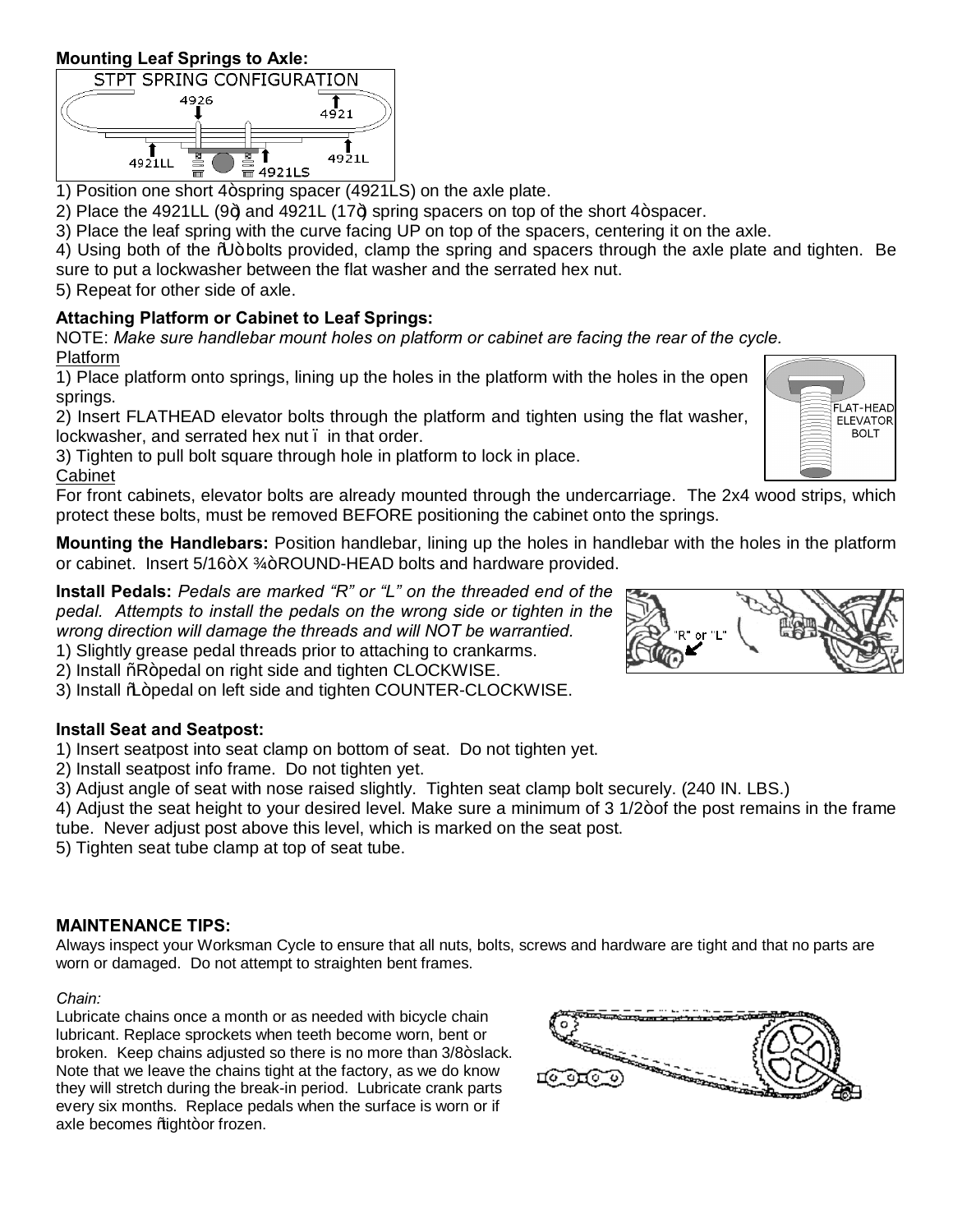#### *Coaster Brake (if applicable):*

*FRONT LOAD CYCLES ARE INTENDED FOR FLAT AREAS. BECAUSE FRONT LOADERS HAVE ONLY A REAR BRAKE, USE CAUTION WHEN GOING DOWN SLIGHT GRADES, AND KEEP LIGHT PRESSURE ON THE BRAKE TO AVOID BUILDING UP TOO MUCH SPEED.*

Foot-activated coaster brakes are reliable and easy to use. To activate the brake, reverse the pedaling motion until the brake engages. To avoid skidding and maintain control, apply care when braking. This is especially true on wet surfaces. Apply brakes gently, gradually increasing pressure. Replace coaster brakes when they become worn. Check chain tension regularly. Coaster brake hubs may make a vibrating noise under braking when new until they are broken in. For three-speed units, pause pedaling to help mesh gears. (Let the cycle coast.) This will make shifts smoother and will reduce wear and tear on the hub. Do not shift when pedals are not moving as damage could occur.

#### *Tires:*

Always check for worn or damaged tires. We recommend 40 PSI as proper level of inflation. Replace or repair tubes that show leaks.

#### **LIMITED WARRANTY:**

This cycle is warranteed against faulty parts under the following conditions: this warranty does not cover any failure due to accident, abuse, misuse, neglect or as the result of normal wear and tear, or improper assembly. The entire frame, including all welded joints, is warranted to be free from defects and material for one year while in possession of the original purchaser. All other parts on this cycle, except tires and tubes, are warrantied for ninety days from the date of purchase. Repair and replacement of these parts is to be according the Worksman cycles parts and service procedures and must be handled directly through the source where the cycle was purchased. If upon examination of the parts in question, the Worksman Cycle dealer determines that it is defective, either repair or replacement will be made at no cost except the cost of transportation and labor charges (if any). Unauthorized repairs or replacement automatically voids warranty. Proper maintenance is required for warranty to be valid. In the event that it was determined that the warranty claim is the result of misuse, abuse, improper maintenance or simply not defective or beyond the warranty period, Worksman Cycles or the dealer will advise you as to the cost of repair, replacement or labor prior to performing any work or replacing any parts. If you choose not to have the dealer or Worksman Cycles perform the work, the parts will be returned to you at your expense or discarded if no reply is received within two weeks of notification. The sole responsibility of the manufacturer to the terms of this warranty, if any, shall be the repair and/or replacement of the parts as indicated above. The liability of the manufacturer shall in no event exceed the original purchase price of the product, and the manufacturer shall not be responsible for any consequential damages of any nature, including, but not by way of limitation, damages for personal injury or property. This statement constitutes the exclusive expression of warranties by the manufacturer and is in lieu of any or all other warranties such as expressed warranties, implied warranties, including but not limited to warranties of merchantability, and fitness or purpose, are limited in duration for one year from the date of purchase of the frame only and 90 days for all other parts, except tires and tubes which are not warranted. Worksman Trading Corporation is the manufacturer. Misuse of the cycles including off road riding, installation of motors or power assists, alterations, repairs using parts other than genuine Worksman Cycle parts voids warranty. Worksman Trading Corporation is not responsible for maintaining records of serial numbers. Void where prohibited by state law.

| PART#           | <b>DESCRIPTION</b>                      | <b>WHY SHOULD YOU GET IT?</b>                                |              |
|-----------------|-----------------------------------------|--------------------------------------------------------------|--------------|
| P <sub>2</sub>  | Ding-Dong Warning Bell                  | Alerts others to your presence with a loud, crisp sound.     |              |
| P <sub>3</sub>  | Squeeze Bulb Horn                       | Alerts others to your presence with a loud honking noise.    |              |
| P <sub>4</sub>  | Vinyl Covered Cable w/ Padlock          | Prevents / deters cycle theft. Secures cycle components.     |              |
| P <sub>5</sub>  | <b>Chrome Rear View Mirror</b>          | Allows riders to see behind themselves for better safety.    | Mega-Horn    |
| P <sub>6</sub>  | Reflector Kit for Tricycles             | Lets others see cycle from all directions. Increases safety. |              |
| P <sub>7</sub>  | Headlight (Battery Operated)            | Lights area ahead and allows others to see cycle coming.     |              |
| P <sub>8</sub>  | Safety Flag on Pole (Bright Orange)     | Increases height of visibility. Allows others to see cycle.  |              |
| P <sub>18</sub> | <b>LED Light Pedals - Glowspeck</b>     | Flashing pedals - w/o batteries! Very bright & safe!         |              |
| P <sub>19</sub> | Bicycle Helmet (Adult)                  | Provides added safety. (May be required by law.)             |              |
| 101710          | Flashing Strobe Light (Clear)           | Increases cycle visibility.                                  | Head Ligh    |
| 101714          | Flashing Strobe Light (Red)             | Increases cycle visibility. (May be required by law.)        |              |
| 3973            | Mega Horn (Super-Loud Battery Operated) | Alerts others with a 105-dB electronic sound.                |              |
| 1000            | Tool-Spoke Tightening Wrench            | Adjust spokes as needed.                                     |              |
| 1001            | Tool-Pedal Wrench                       | Makes Pedal Installation and removal convenient.             |              |
| 1006            | Air Pump (for tire inflation)           | Keep tires properly inflated for best ride characteristics.  |              |
| 1265TW          | Tool-Crank Cone Wrench                  | Makes crank cone adjustment more convenient.                 |              |
| 2000            | Tool-Chain Rivet Remover                | Makes chain removal and repairs convenient.                  | Flashing Lic |
| 3961            | Cup Holder (Tube or basket mounted)     | Holds cans, bottles, and mugs with handles!                  |              |

**WORKSMAN CYCLES ACCESSORIES:** Worksman offers a complete line or accessories for added safety and customization. If your Worksman Front-Load Business Cycle is to be used outdoors, reflectors are recommended and may be required by law.

#### **PLEASE CALL OR EMAIL FOR PRICING FOR ALL PARTS AND ACCESSORIES!**

Light

g Light